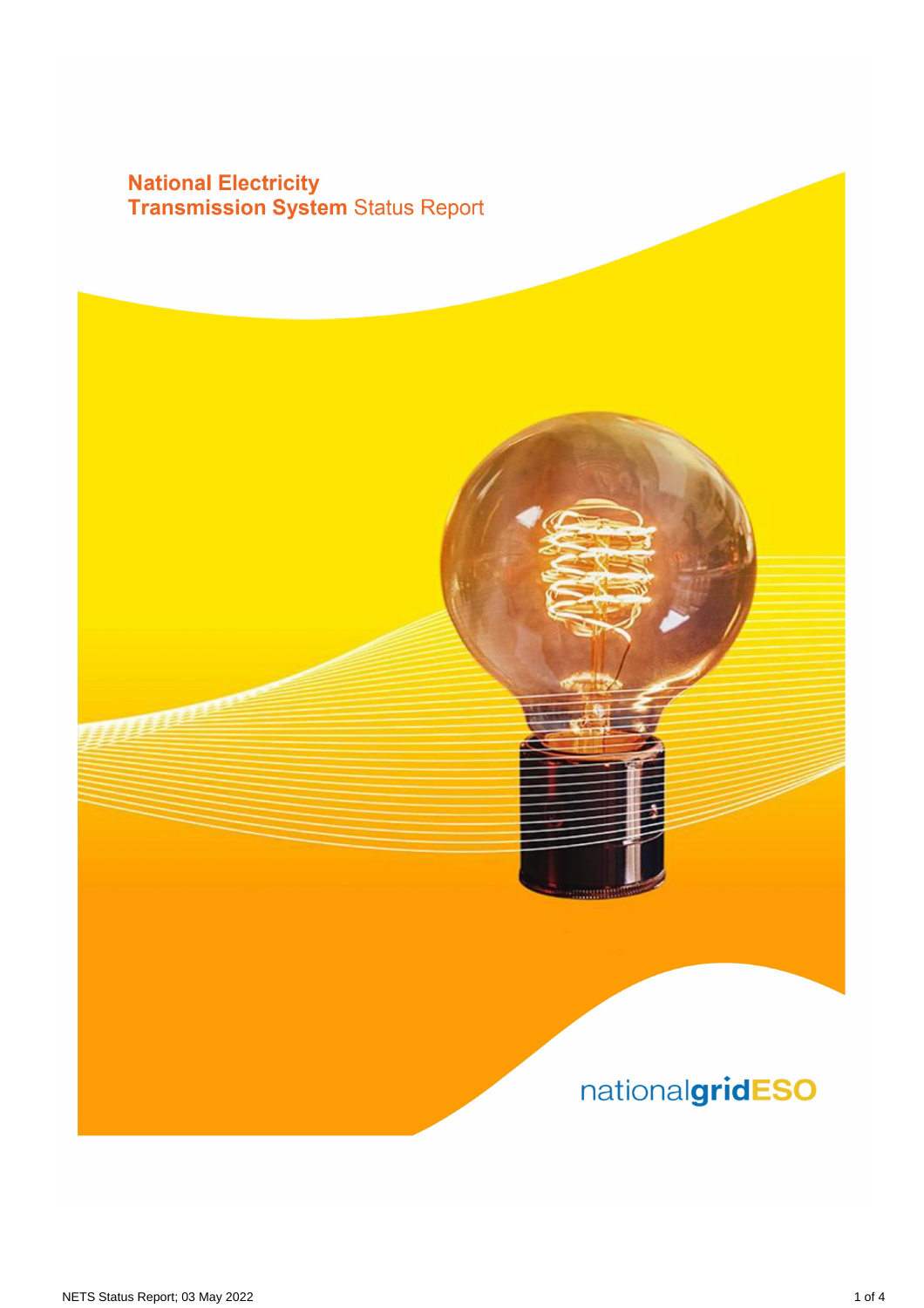## **National Electricity Transmission System Status Report Tuesday 03 May 2022**

| Today's High Level Risk Status Forecast for the next 24h |  |                |  |
|----------------------------------------------------------|--|----------------|--|
| <b>General Status</b>                                    |  | Voltage        |  |
| Demand                                                   |  | System Inertia |  |
| <b>System Margins</b>                                    |  | Weather        |  |
| Generation                                               |  | Transmission   |  |
| <b>Active Constraints</b>                                |  |                |  |
| <b>System Warning</b>                                    |  |                |  |

| <b>Today's Minimum De-Rated Margin</b> | 2719 (SP 38) |         |
|----------------------------------------|--------------|---------|
| <b>Current BMU Largest Loss Risk</b>   | Generation   | 1300 MW |
|                                        | Demand       | 560 MW  |

## **Balancing Costs**

Last 24 hours' BM spend Total: £1296k £140 £120 £100 £80 £60 £40 £20 £0  $£-20$  $£-40$  $0 \t1 \t2 \t3 \t4$ 5 6 7 8 9 10 11 12 13 14 15 16 17 18 19 20 21 22 23 24 25 26 27 28 29 30 31 32 33 34 35 36 37 38 39 40 41 42 43 44 45 46

| <b>Yesterday's Market Summary</b> |                    |  |
|-----------------------------------|--------------------|--|
| <b>Cash Out Price (Max)</b>       | £243 (SP 38)       |  |
| <b>Cash Out Price (Min)</b>       | £85.01 (SP 4-6,14) |  |
| <b>Peak Demand Yesterday</b>      | 33.554 MW          |  |
| <b>Minimum Demand</b>             | 20,030 MW          |  |

**Interconnector**

| <b>Net Transfer Capacity (MWs)</b> |        |        |                        |
|------------------------------------|--------|--------|------------------------|
| Today                              | Import | Export | <b>Remarks</b>         |
| Netherlands (BritNed)              | 1016   | 1016   | <b>Fully Available</b> |
| France (IFA2)                      | 1014   | 1014   | <b>Fully Available</b> |
| <b>Belgium (Nemo)</b>              | 1020   | 1020   | <b>Fully Available</b> |
| <b>Ireland (EWIC)</b>              |        | 10     | Planned Outage         |
| Northern Ireland (MOYLE)           | 500    | 1500   | <b>Fully Available</b> |
| <b>NSL</b>                         | 706    | 706    | Partially Available    |
| <b>ElecLink</b>                    | 10     | IО     | Not yet commissioned   |
| <b>France IFA</b>                  | 1000   | 1000   | Partially Available    |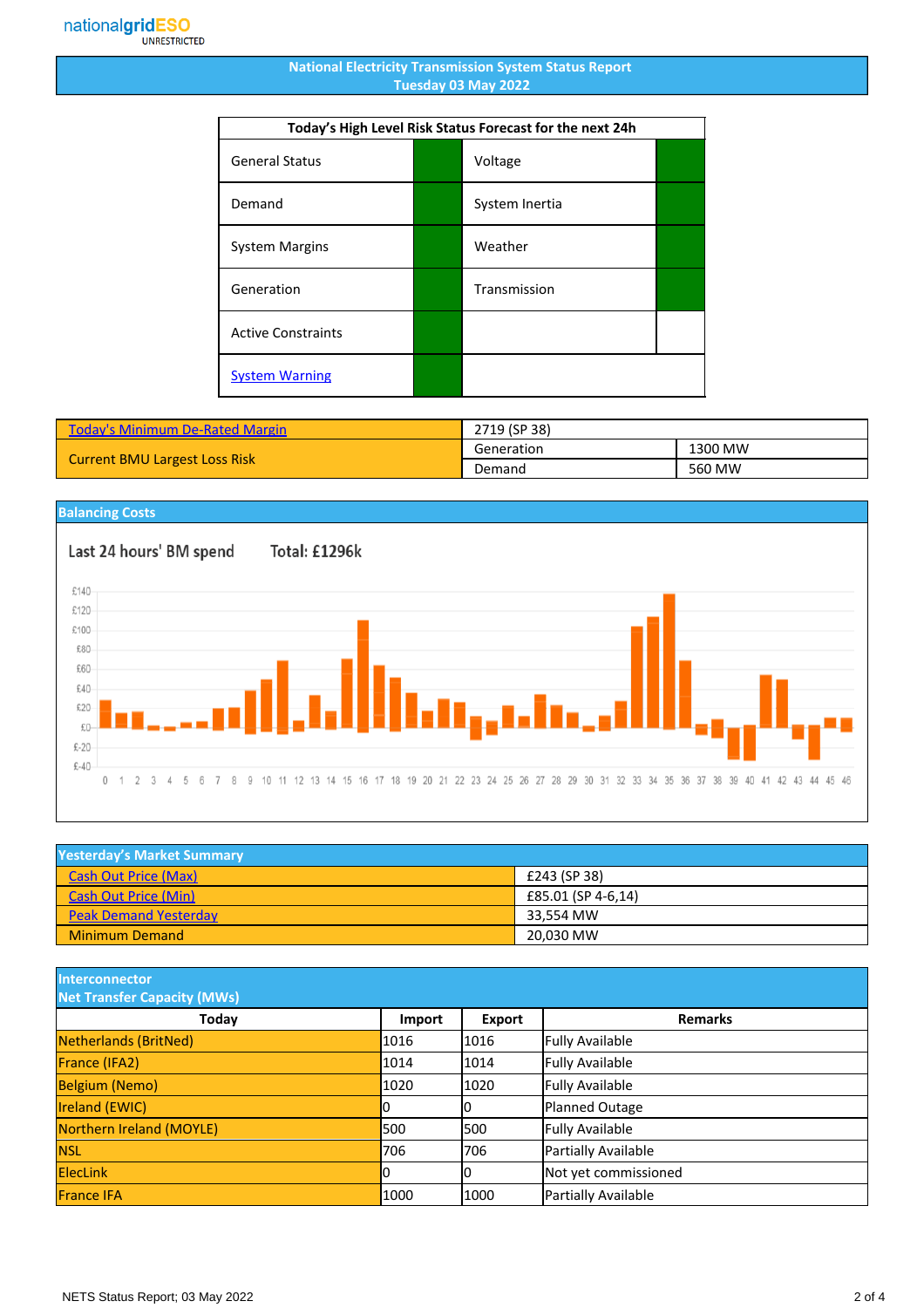

| <b>Weather</b>                                                                                       | Source,                                                                                | <b>Commentary</b>                                                                                                                                                                                                                                                                                                                                                                                                              |
|------------------------------------------------------------------------------------------------------|----------------------------------------------------------------------------------------|--------------------------------------------------------------------------------------------------------------------------------------------------------------------------------------------------------------------------------------------------------------------------------------------------------------------------------------------------------------------------------------------------------------------------------|
| Latest forecast (Summary)                                                                            | <b>Met Office</b><br><b>SEPA</b><br><b>Natural</b><br><b>Resources</b><br><b>Wales</b> | Today:<br>There will be a good deal of cloud along with a scattering of showers, although a<br>few bright or sunny intervals are likely. Warmer than the last couple of days across<br>lsouth western areas.<br>Tonight:<br>Rain turning showery across central and eastern parts of England by afternoon.<br>Some heavy showers with chance of hail and thunder. Drier in the west and north<br>with sunny spells developing. |
| <b>General Weather Concerns</b><br>e.g. wind, rain, snow,<br>flooding, GB Weather<br><b>Warnings</b> | <b>Met Office</b><br>Weather<br><b>Warnings</b>                                        | UK Weather Warnings<br>No weather warnings are in force for the UK.                                                                                                                                                                                                                                                                                                                                                            |
|                                                                                                      | <b>SEPA</b><br><b>Natural</b><br><b>Resources</b><br><b>Wales</b>                      | <b>Flood Warnings</b><br><b>O</b> Flood Warnings and O Flood Alerts issued for England.<br><b>O</b> Flood Warnings and O Flood Alerts issued for Scotland.<br>0 Flood Warnings and 0 Flood Alerts issued for Wales.                                                                                                                                                                                                            |

 *Contains public sector information licensed under the Open Government Licence v1.0*